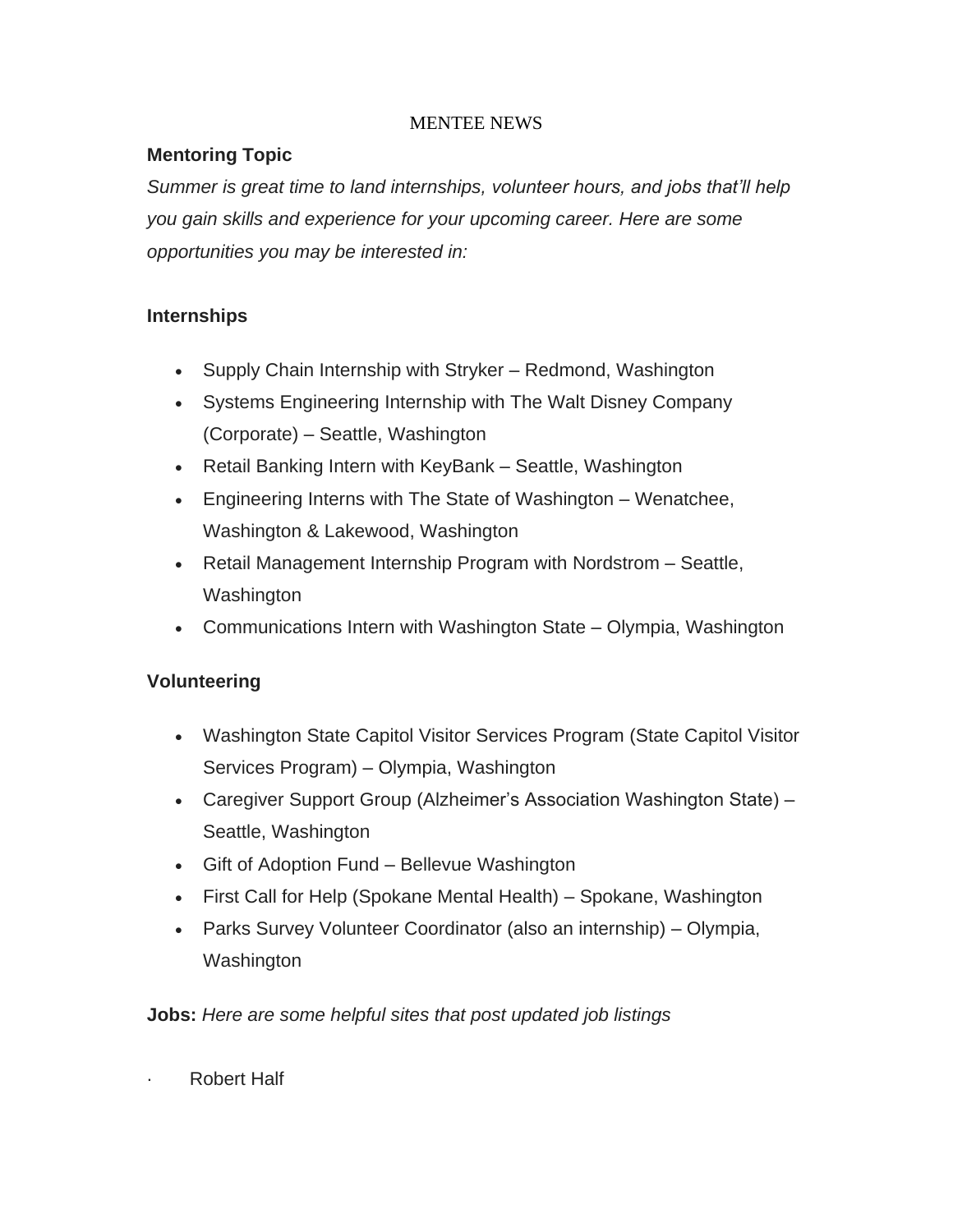- · CareerBuilder
- · Indeed
- · Job.com
- **TheLadders**
- · LinkedIn
- · Glassdoor
- **Monster**
- **SimplyHired**
- US.jobs

## **Questions to ask your mentor:**

What's the most important leadership lesson you've learned and how is it valuable? What's the best advice you can give to help plan a career? What's the greatest lesson you've learned from a failure?

What positive quality do you see in me that I need to focus on developing?

# **What can you do with your mentor?**

Meeting with your mentor in person can be beneficial towards your skill development, career guidance, and overall professional growth. This quarter, try to communicate with your mentor a time where you can job shadow them, visit their place of work, invite them to an event, etc. It could even be something as simple as meeting them for coffee and coming prepared with questions and topics to discuss about.

# **What are other mentors and mentees doing?**

If distance is keeping you from meeting with your mentor or visiting their workplace, other mentees and mentors have told us that they've utilized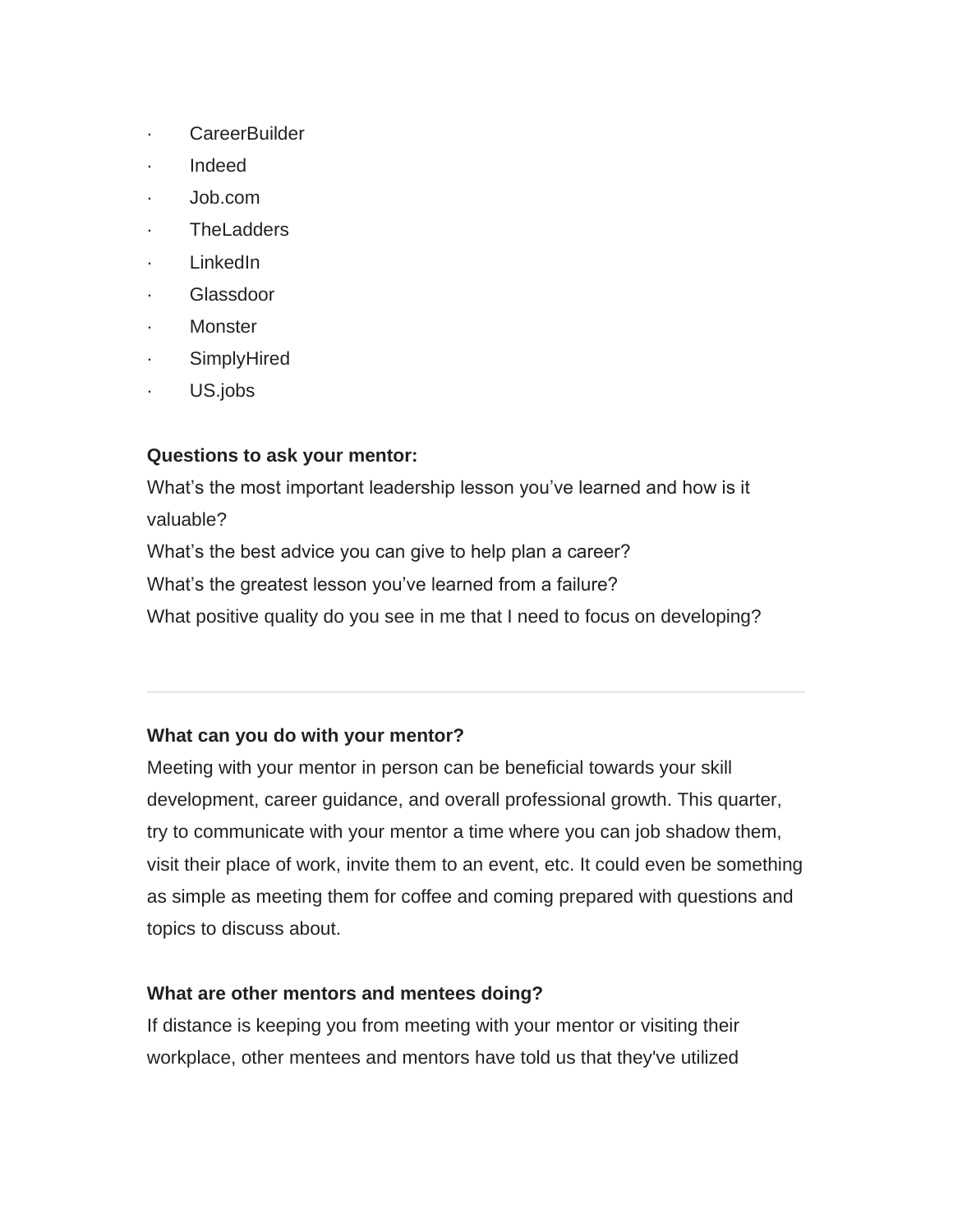FaceTime, Skype, or Google Hangout to have face-to-face time with their mentor. Ask your mentor if you can schedule time so you can ask and discuss some of the questions listed above.

Join the **CWU Professional Network LinkedIn Group**! This is for mentees and mentors, as well as current and past students interested in sharing or receiving advice and making connections. Keep your eyes open for my invite to join the group, or add yourself, if you haven't already: <https://www.linkedin.com/groups/13507300>

#### **Professional Development Events**

April  $4<sup>th</sup>$  – Find A Job or Internship Using the Wildcat Career Network – **Psychology 441, 12-1:00 PM**

April 6<sup>th</sup> – WSELP: Leadership and Emotional Intelligence (Understand the ways in which emotions can help you become a more effective leader) **– Science II 103, 11-12:00 PM**

April 10th – ASCWU Student Government Public Debate – **SURC Theatre, 6:00 PM**

April 10<sup>th</sup> – Professional Clothing Closet Open House (Find an interview-ready outfit for upcoming recruitment opportunities) – **Bouillon 206, 5-7:00PM**

April 11th – What Employers Want – **SURC 140, 4-5:00 PM**

April 12th – Find A Job or Internship Using the Wildcat Career Network – **Black Hall 129, 4-5:00 PM**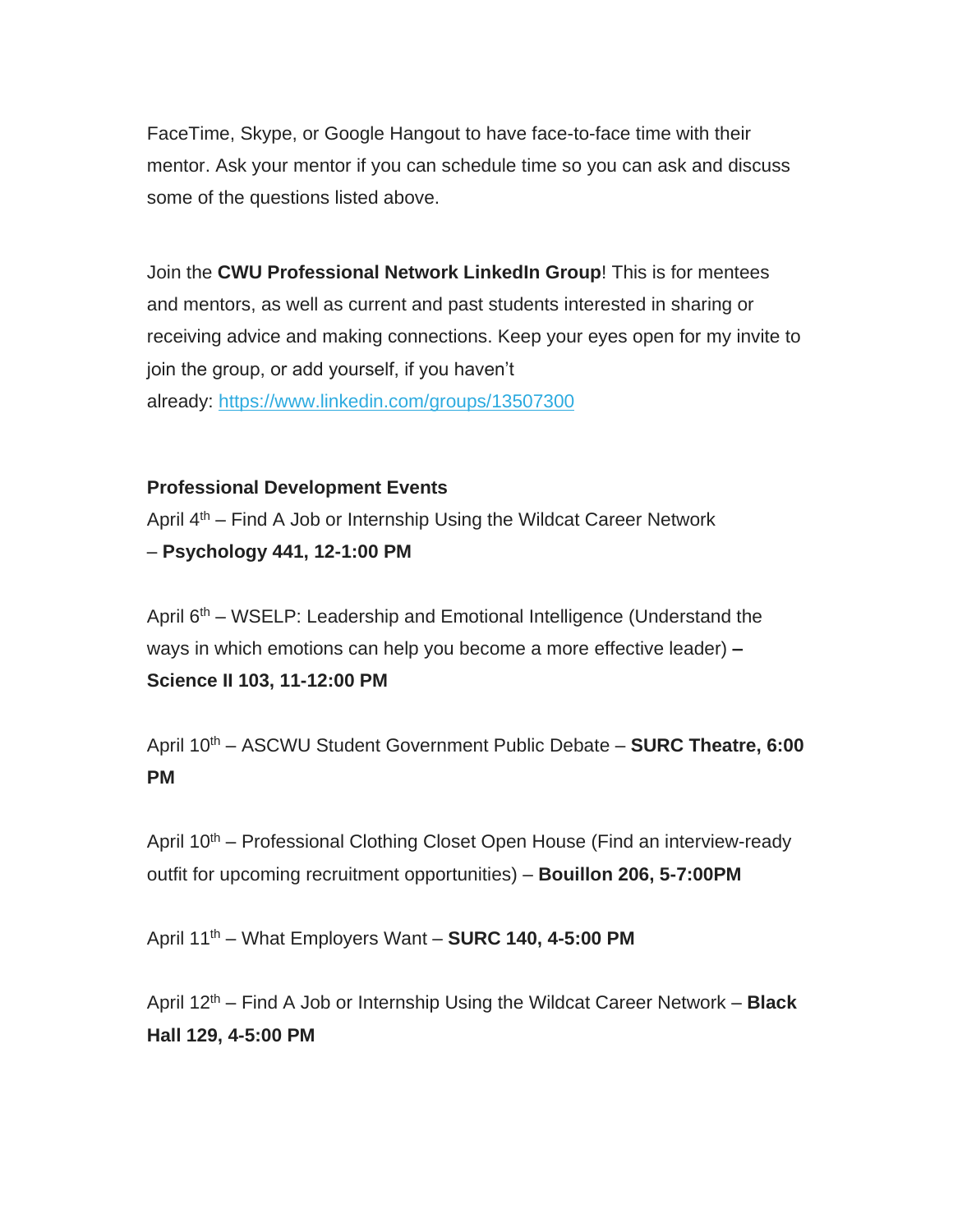April 19th – International Café – **SURC 137, 12-1:30 PM**

April 19th – WSELP: Leadership and Behavioral Styles and Assessment (Explore your preferred styles and learn about maximizing your potential, both personally and professionally) – **SURC 137, 4-5:00 PM**

#### **April 24th – April 26th: Career Week**

April 24<sup>th</sup> - Workshops **SURC 137A, 1-2:30 PM** (Building your professional power, and business etiquette basics

April 24th – Workshops **SURC 137A, 3-4:30 PM** (Gender, power, and common sense: Professionalism in the workplace)

April 24th - Etiquette Dinner - **Sue Lombard 5:30-8:00 PM**

April 25th – Grad School Fair - **SURC 137A, 11-2:00 PM**

April 25th – YOPRO Networking: meet alumni and employers – **Sue Lombard, 5-6:00 PM**

April 26th – Spring Career & Internship Fair – **SURC Ballroom, 10-2:00 PM**

April 29<sup>th</sup> – A Long Night Against Procrastination (Get help with midterm management and see our great tutors!) – **Brooks Library ARC, 8-10:00 PM**

May 2nd – Everything You Need to Know About Internships – **Bouillon 211, 4- 5:00 PM**

May 2nd - Applying for Grad School – **Library 152, 5-6:00 PM**